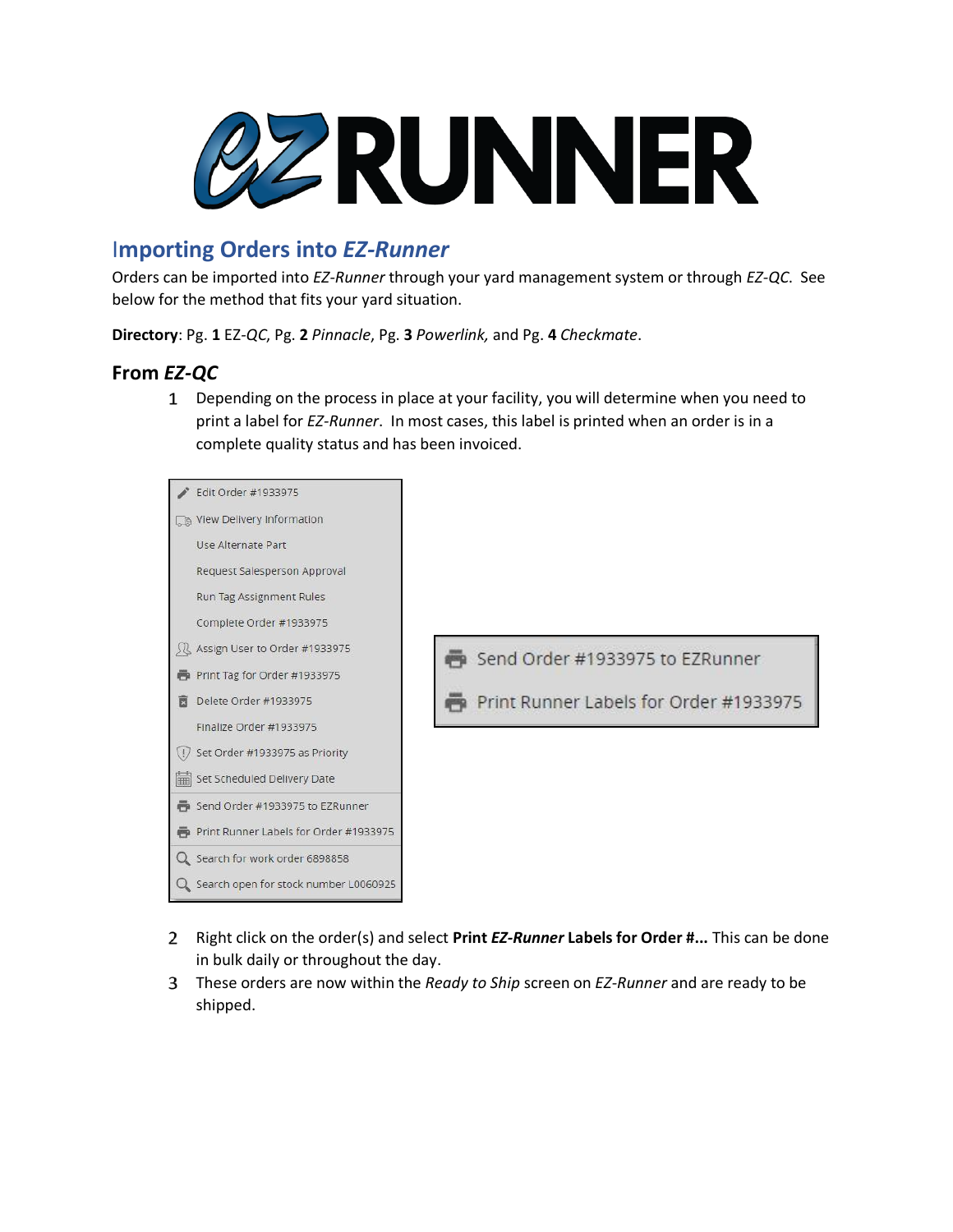### **Directly from** *Pinnacle*

P. Confirm Deliveries: 129 - Pinnacl

- *EZ-Runner* is a one-way integration with *Pinnacle* and can be found in *Pinnacle* on the **Confirm Deliveries** screen.
- **Route** names in *Pinnacle* **must be an identical match** to the **Truck** names in *EZ-Runner* and the **delivery phone** number needs to match what is on the trucking roster. You will make sure all confirmed deliveries are on a manifest prior to exporting to *EZ-Runner*.  $\theta$   $\times$

| File Edit Layout Help    |                                                                                                                                                                  |                                                                                                           |                           |              |                                                                         |                                                                                        |      |                       |               |                                      |                                   |                                                  |                                   |                            |                                                                    |                 |                       |
|--------------------------|------------------------------------------------------------------------------------------------------------------------------------------------------------------|-----------------------------------------------------------------------------------------------------------|---------------------------|--------------|-------------------------------------------------------------------------|----------------------------------------------------------------------------------------|------|-----------------------|---------------|--------------------------------------|-----------------------------------|--------------------------------------------------|-----------------------------------|----------------------------|--------------------------------------------------------------------|-----------------|-----------------------|
| Default Layout All Sites |                                                                                                                                                                  | l vi                                                                                                      |                           |              |                                                                         | $-$ All $-$                                                                            |      | ×                     | Any           | ×                                    |                                   |                                                  | $\vee$ To                         |                            |                                                                    |                 | $\mathbf{v}$          |
| Work Ordered/Unresolv X  |                                                                                                                                                                  |                                                                                                           |                           |              |                                                                         |                                                                                        |      |                       |               |                                      |                                   | D X Avaiable Manifests X                         |                                   |                            |                                                                    |                 | $\square$ $\times$    |
| Delivery Date            | Redeliver                                                                                                                                                        | Order Number<br><b>Customer Name</b><br>Route $\nabla$<br>Items                                           |                           |              |                                                                         |                                                                                        |      |                       | City          | W/O Created                          | Freight Total                     | Route $\triangle$                                |                                   |                            | Delivery Date <a> Data Last Retri Route Distanc Expected Rout.</a> |                 |                       |
| 12/31 17:00              | $\mathbf{r}$                                                                                                                                                     | 3 Truck Three<br>JM1, (MAN) 1981 CHEVROLET 20 PIC<br>BLUBAUGHS BODY &<br>JM1, (MAN) 1981 CHEVROLET 20 PIC |                           |              |                                                                         | 852063                                                                                 |      | 559697 MT VERNON      | 12/23 14:23   | $_{0.00}$                            | 1 Truck One<br>1 Truck One        |                                                  | 04/13 17:<br>04/15 17 Print Table |                            |                                                                    |                 |                       |
| 08/17 17:00              | <b>D&amp;D AUTOMOTIVE</b><br>3 Truck Three<br>$\mathbf{r}$                                                                                                       |                                                                                                           |                           |              | JM1, (MAN) 2013 ODYSSEY R Front Do<br>JM1, (MAN) 2013 ODYSSEY R Rear Dd | 841374                                                                                 |      | 554018 MARYSVILLE     | 08/05 10:30   | 0.00                                 | 3 Truck Three<br>3 Truck Three    |                                                  | 04/18 17:00                       | 04/14 17 Export to EzRoute |                                                                    |                 |                       |
| 07/30 17:00              | <b>F&amp;D AUTO REPAIR</b>                                                                                                                                       |                                                                                                           | 3 Truck Three             | Arm          | JM1, (MAN) 2008 INFINITI G37 RR Low                                     | 840530                                                                                 |      | 553308 MANSFIELD      | 07/24 16:05   |                                      |                                   |                                                  |                                   |                            |                                                                    |                 |                       |
|                          | $\overline{\mathbf{r}}$                                                                                                                                          |                                                                                                           |                           |              | Arm                                                                     | JM1, (MAN) 2008 INFINITI G37 RR Low                                                    |      |                       |               |                                      | 0.00                              |                                                  |                                   |                            |                                                                    |                 |                       |
|                          |                                                                                                                                                                  |                                                                                                           |                           |              | Arm                                                                     | JM1, (MAN) 2008 INFINITI G37 RR Low                                                    |      |                       |               |                                      | ۰                                 |                                                  |                                   |                            |                                                                    |                 |                       |
| Invoice Not Confirmed X  |                                                                                                                                                                  |                                                                                                           |                           |              |                                                                         |                                                                                        |      |                       |               |                                      | $D \times$                        |                                                  |                                   |                            |                                                                    |                 |                       |
| Delivery Date            | Customer Name $\triangle$                                                                                                                                        |                                                                                                           | Route                     |              | Order Number $\triangleq$                                               | Items                                                                                  |      | REFB                  | Delivery      | Freight Total                        | City                              |                                                  |                                   |                            |                                                                    |                 |                       |
|                          |                                                                                                                                                                  |                                                                                                           |                           |              |                                                                         |                                                                                        |      |                       |               |                                      |                                   | Current Manifest X                               |                                   |                            |                                                                    |                 | <b>Dx</b>             |
|                          |                                                                                                                                                                  |                                                                                                           |                           |              |                                                                         |                                                                                        |      |                       |               |                                      |                                   | RICHWOO 881828                                   |                                   | Delivery Orde A Notes      | Items Delivery.<br>JM1. (MANPIckup                                 | <b>RMA: 20.</b> | REF # COD Pri Freight |
|                          |                                                                                                                                                                  |                                                                                                           |                           |              |                                                                         |                                                                                        |      |                       |               |                                      |                                   | <b>TIRE CEN</b>                                  |                                   |                            | <b>1998 FOR</b>                                                    |                 |                       |
|                          |                                                                                                                                                                  |                                                                                                           |                           |              |                                                                         |                                                                                        |      |                       |               |                                      |                                   | <b>TRACY/KE</b><br>PO BOX 6                      |                                   |                            | F150<br>PICKUP F                                                   |                 | 0.00                  |
|                          |                                                                                                                                                                  |                                                                                                           |                           |              |                                                                         |                                                                                        |      |                       |               |                                      |                                   | 343 E<br><b>BLAGROV</b>                          |                                   |                            | Tank                                                               |                 |                       |
|                          |                                                                                                                                                                  |                                                                                                           |                           |              |                                                                         | <b>Confirm selected Deliveries</b>                                                     |      |                       |               |                                      |                                   | <b>STEVE'S</b>                                   | 883270                            |                            | JM1. (MANPIckup                                                    | <b>RIJA: 20</b> |                       |
| Confirmed X              |                                                                                                                                                                  |                                                                                                           |                           |              |                                                                         |                                                                                        |      |                       |               |                                      | <b>Dx</b>                         | <b>AUTO CAF</b><br>221 EAST<br><b>TIFFIN ST.</b> |                                   |                            | 2003<br><b>SIERRA</b><br>2500                                      |                 | 0.00                  |
| Delivery Date            | Customer Name $\triangle$                                                                                                                                        |                                                                                                           |                           | Route        | Order Number                                                            | <b>Items</b>                                                                           |      | REF #                 | Freight Total | <b>Delivery</b>                      | City                              | WILLARD.                                         |                                   |                            | PICKUP                                                             |                 |                       |
| 04/14 17:00              | JEFF'S GARAGE                                                                                                                                                    |                                                                                                           | 3 Truck Three             |              |                                                                         | 882849 MSB95540, (MAN) 2018 FORTE L Headla RMA: 20082                                  |      |                       |               | 0.00<br>$\Box$                       | <b>FAIRPORT HARBOR</b>            | OH 44890<br>419-935-1                            |                                   |                            | Engine Fu<br>Box                                                   |                 |                       |
| 04/18 17:00              | <b>MY EZ AUTOBROKER</b>                                                                                                                                          |                                                                                                           | 3 Truck Three             |              |                                                                         | 882259 Core [rma.for] JM1, (MAN) 2015 SILVERA[RMA: 20078<br><b>PICKUP Transmission</b> |      |                       |               | $\Box$<br>0.00                       | <b>MT. VERNON</b>                 |                                                  |                                   |                            |                                                                    |                 |                       |
| 04/15 17:00              | QUALITY MUFFLERS & MORE                                                                                                                                          |                                                                                                           | 1 Truck One               |              |                                                                         | 882823 JM1. (MAN) 2003 DODGE 1500 PICKUP ERMA: 20081                                   |      |                       |               | Ξ<br>0.00                            | <b>MANSFIELD</b>                  |                                                  |                                   |                            |                                                                    |                 |                       |
| 04/13 17:00              | RICHWOOD TIRE CENTER                                                                                                                                             |                                                                                                           | 1 Truck One               |              |                                                                         | 881828UM1, (MAN) 1998 FORD F150 PICKUP Fu RMA: 20077                                   |      |                       |               | 0.00<br>⊟                            | <b>RICHWOOD</b><br><b>WILLARD</b> |                                                  |                                   |                            |                                                                    |                 |                       |
| 04/13 17:00              | <b>STEVE'S AUTO CARE</b>                                                                                                                                         |                                                                                                           | 1 Truck One               |              |                                                                         | 883270 JM1, (MAN) 2003 SIERRA 2500 PICKUP ERMA: 20075<br>Box                           |      |                       |               | $\Box$<br>0.00                       |                                   |                                                  |                                   |                            |                                                                    |                 |                       |
|                          |                                                                                                                                                                  |                                                                                                           |                           |              |                                                                         |                                                                                        |      |                       |               |                                      |                                   |                                                  |                                   |                            |                                                                    |                 |                       |
| Being Delivered X        |                                                                                                                                                                  |                                                                                                           |                           |              |                                                                         |                                                                                        |      |                       |               |                                      | <b>DX</b>                         |                                                  |                                   |                            |                                                                    |                 |                       |
| Delivery Date            | Route                                                                                                                                                            |                                                                                                           | Customer Name $\triangle$ | Order Number |                                                                         | Items                                                                                  | REFM | Delivery              |               | <b>Freight Total</b>                 | City                              |                                                  |                                   |                            |                                                                    |                 |                       |
| 10/20 17:00              | 1 Truck One                                                                                                                                                      |                                                                                                           | CARSTAR AUTOBODY          |              |                                                                         | 871512 MSB94570, (MAN) 2017 ES(RMA: 19174<br>Door Mirror                               |      | $\qquad \qquad \Box$  |               |                                      | 0.00 CHARDON                      |                                                  |                                   |                            |                                                                    |                 |                       |
| 03/08 17:00              | 3 Truck Three                                                                                                                                                    |                                                                                                           | 301 AUTO REPAIR           |              |                                                                         | 881174 JM1, (MAN) 1995 TAHOE Colmvoice: 576574                                         |      | $\blacktriangleright$ |               |                                      | 0.00 MANSFIELD                    |                                                  |                                   |                            |                                                                    |                 |                       |
| 02/11 17:00              | 1 Truck One<br>A PLUS TRANSMISSION<br>876069 Core [rma.for] MSB94139, (NRMA: 19729)<br><b>MANSFIELD</b><br>$\Box$<br>0.00<br>2011 GRAND CHEROKEE<br>Transmission |                                                                                                           |                           |              |                                                                         |                                                                                        |      |                       |               |                                      |                                   |                                                  |                                   |                            |                                                                    |                 |                       |
| 10/11 17:00              | 1 Truck One                                                                                                                                                      |                                                                                                           | A TOUCH OF CLASS          |              |                                                                         | 867067 JM1, (MAN) 2015 MKZ L FronRMA: 18949                                            |      | ⊟                     |               | 0.00 PARMA                           |                                   |                                                  |                                   |                            |                                                                    |                 |                       |
| 11/24 17:00              | 1 Truck One                                                                                                                                                      | 873258 JM1, (MAN) 2018 SILVERAD RMA: 19322<br>A TOUCH OF CLASS<br><b>PICKUP R Taillight</b>               |                           |              |                                                                         |                                                                                        |      |                       |               | $0.00$ PARMA                         |                                   |                                                  |                                   |                            |                                                                    |                 |                       |
| 04/07 17:00              | 1 Truck One                                                                                                                                                      |                                                                                                           | A TOUCH OF CLASS          |              |                                                                         | 882466 MSB95368, (MAN) 2013 AC(RMA: 20066                                              |      | $\Box$                |               | 0.00 PARMA                           |                                   |                                                  | <b>Print Manifest</b>             | Move Item Up               |                                                                    | Move Item Down  | Sort By Zip           |
|                          |                                                                                                                                                                  | Search Complete: 1624 entries found                                                                       |                           |              |                                                                         |                                                                                        |      | User: derek           |               | Site: Milliron Auto Parts-Mansfi EDT |                                   |                                                  |                                   |                            | Secured                                                            |                 |                       |

Select a **Route** within *Pinnacle*, then right click and export to *EZ-Route*. (Above is the entire Confirmed Deliveries screen, below is specifically the Available Manifests box located in the upper right corner).

|                       |                                         | 卣                    |                          |  |  |  |  |
|-----------------------|-----------------------------------------|----------------------|--------------------------|--|--|--|--|
|                       |                                         |                      | $\overline{\phantom{a}}$ |  |  |  |  |
| Available Manifests X |                                         |                      | $\Box$ $\times$          |  |  |  |  |
|                       | Route                                   | <b>Delivery Date</b> |                          |  |  |  |  |
| 1 Truck One           |                                         | 06/27/2017           |                          |  |  |  |  |
| 3 Truck Thre          |                                         | 06/27/2017           |                          |  |  |  |  |
| Midwest               | <b>Print Table</b>                      | 06/26/2017           |                          |  |  |  |  |
| <b>PRP Runnel</b>     | <b>Print/Reprint Transport Paper(s)</b> | 06/26/2017           |                          |  |  |  |  |
|                       | <b>Export to EzRoute</b>                |                      |                          |  |  |  |  |
|                       |                                         |                      |                          |  |  |  |  |
|                       |                                         |                      |                          |  |  |  |  |

- You should have a pop-up dash notification explaining if the export was a success or failure. If the export was successful move on to step 5. If the export failed, or there was no pop-up at all please contact our support team.
- Select the *EZ-Runner* screen on the *EZ-Suite* website to view the imported *EZ-Runner* orders and make any needed adjustments prior to printing the tags.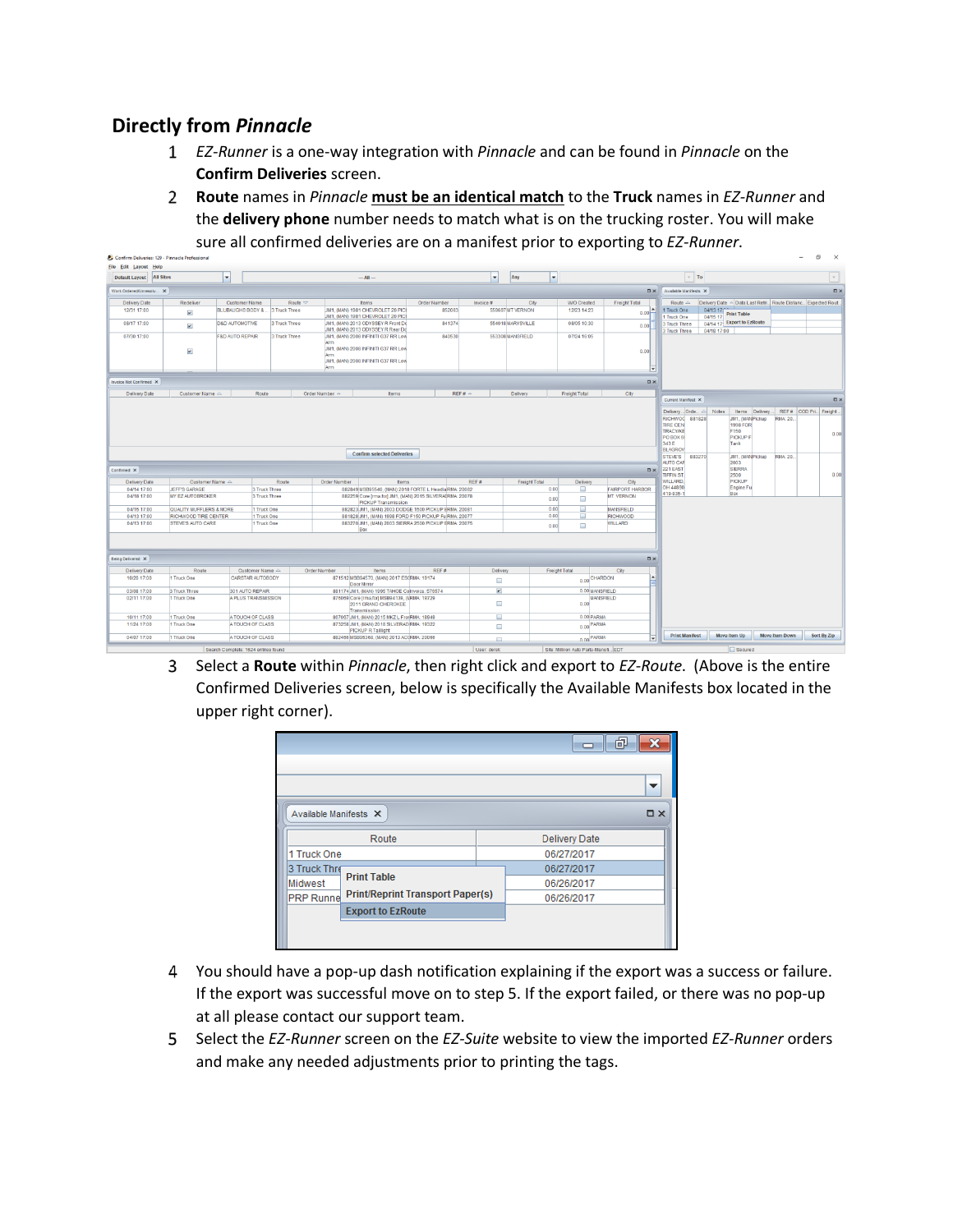## **Directly from** *Powerlink*

- *EZ-Runner* has an integration with *Powerlink* through a service we install on your *Powerlink* server.
- When a **Delivery Ticket** or **Invoice** is created in *Powerlink* you will need to make sure the following information is provided prior to saving; **Ship Via, Shipping Phone 1,** and a **delivery date**.
- If all the information is correct the order will automatically be uploaded to *EZ-Runner* at the point of saving a **DT** or **Invoice** within *Powerlink*.

| Powerlink - Work Order Details                                                                                                                                                                                                                                    | □<br>$\times$                                                                                                                                                                                                                                                                                                                                                                                                                                                                                                                                                                                                                                                                                                                                                                                                                                                                                                                                                                                                                                                                                              |
|-------------------------------------------------------------------------------------------------------------------------------------------------------------------------------------------------------------------------------------------------------------------|------------------------------------------------------------------------------------------------------------------------------------------------------------------------------------------------------------------------------------------------------------------------------------------------------------------------------------------------------------------------------------------------------------------------------------------------------------------------------------------------------------------------------------------------------------------------------------------------------------------------------------------------------------------------------------------------------------------------------------------------------------------------------------------------------------------------------------------------------------------------------------------------------------------------------------------------------------------------------------------------------------------------------------------------------------------------------------------------------------|
|                                                                                                                                                                                                                                                                   | File View Work Order Tools Tools Utilities Help                                                                                                                                                                                                                                                                                                                                                                                                                                                                                                                                                                                                                                                                                                                                                                                                                                                                                                                                                                                                                                                            |
| Quotes<br><b>Work Orders</b>                                                                                                                                                                                                                                      | <b>Work Order</b>                                                                                                                                                                                                                                                                                                                                                                                                                                                                                                                                                                                                                                                                                                                                                                                                                                                                                                                                                                                                                                                                                          |
| Find Orders<br>F Create New WO<br>Void WO<br><b>I</b> WO History                                                                                                                                                                                                  | $\overline{0}$<br>Customer PD: GO JAYS!<br>ANDREAS SEEHOLZER - 72<br>Number:<br>Revision:<br>Created By:<br>1-WEST<br>Ship Via:<br>Created:<br>Store:<br>Delivery Date:<br>ANDREAS SEEHOLZER - 72<br>Open<br>Tracking #:<br>Login User:<br>Status:<br>Estimate #:<br>Notes:<br>$\sim$<br>$\omega$                                                                                                                                                                                                                                                                                                                                                                                                                                                                                                                                                                                                                                                                                                                                                                                                          |
| $\blacksquare$ Save WO<br>Print Save WO<br><b>已</b> Email Payment Request<br><b>Ray Find Customer</b><br>Create New Customer<br>Find Parts<br>Part Search Results<br><b>Replace Part</b><br>Add EDEN Parts<br>Add Misc Item<br>Add Fee/Service<br>Add Text Insert | Billing:<br>Shipping:<br>Sales<br>\$7,000.00<br>Credit:<br>Account<br>Credit Limit:<br>Yes<br>DONVITO COLL & GLASS - ARLINI<br>Name:<br>DONVITO COLL & GLASS - ARLINI<br>Name:<br>Potential<br>Analysis<br>No<br>Check:<br>\$2,110.50<br>7746788<br>Balance:<br>Cust #:<br>Contact<br>No<br>Credit Card:<br>\$299.25<br><b>Current:</b><br>Contact:<br>No<br>Debit Card:<br>1070 ARLINGTON STREET<br>\$1,811.25<br>Addr 1:<br>$31 - 60$<br>1070 ARLINGTON STREET<br>Addr 1:<br>\$0.00 Tax-Exempt ID:<br>$61 - 90$<br>Addr 2:<br>Addr 2:<br>\$0.00 Legal Trace:<br>Over 90:<br><b>WINNIPEG</b><br>City:<br><b>WINNIPEG</b><br>City:<br>E-mail:<br>MB > Postal Code: R3E 2G5<br>State:<br>Postal Code: R3E 2G5<br>$MB$ $\rightarrow$<br>State:<br>Customer Summary<br>Customer Details<br>Show Customer Notes<br>County:<br>County:<br>CONVERTED: ACCTS PAYABLE Stella /Crystal direct line 204-414-0434.<br>2: F-204-772-1969<br>Phone 1: 204-774-6788<br>Phone 1: 204-1<br>3788<br>2 F-204-772-1969<br>Auto Send to Production<br>Show Open Line Items Only<br>Apply Customer Tax Rate<br>□ GST Tax Exempt |
| Accept Deposit<br>Promote to New DT<br>Promote to New Invoice<br>Promote to Existing Order<br>Add Misc Credit<br>Print Override                                                                                                                                   | Total Status   I<br>Img Detail<br>R#<br>Year<br>Model<br>Stock #<br>S/C<br>Price   Warranty<br>Location<br><b>Otv</b><br>Core<br>Freight<br>300-09202<br>52.50<br>٠<br>R01906733<br>2012<br>FIESTA<br><b>RR497</b><br>2Y<br>COMP4-18 1/1<br>550.00<br>0.00<br>630.00 Open                                                                                                                                                                                                                                                                                                                                                                                                                                                                                                                                                                                                                                                                                                                                                                                                                                  |
| Retrieve from Order<br>Send Order to Production<br>Delivery Tickets                                                                                                                                                                                               | $\left\langle \cdot \right\rangle$<br>$\rightarrow$<br>Freight<br>Totals<br>\$0.00<br>Amount:<br>\$0.00<br>\$630.00<br>\$550.00<br>\$0.00<br>Other Charges:<br>Parts:<br>Discount:<br>Open LI Total:<br>Taxable: I<br>\$630.00<br>\$30.00<br>\$0.00<br>Order Total:<br>\$0.00<br>\$50.00<br>Core:<br>Line Item Taxes:<br>Services:<br>Tax:                                                                                                                                                                                                                                                                                                                                                                                                                                                                                                                                                                                                                                                                                                                                                                 |
| Invoicing<br><b>EDEN</b><br>Customers<br>Vendors                                                                                                                                                                                                                  | Calculate Shipping                                                                                                                                                                                                                                                                                                                                                                                                                                                                                                                                                                                                                                                                                                                                                                                                                                                                                                                                                                                                                                                                                         |
| Purchase Orders<br>Inventory<br>User: ANDREAS SEEHOLZER                                                                                                                                                                                                           | Business: TEAM AUTO PARTS<br>Store: TEAM AUTO PARTS<br>Cash Drawer: 1<br>2022-04-12<br>8:12 AM                                                                                                                                                                                                                                                                                                                                                                                                                                                                                                                                                                                                                                                                                                                                                                                                                                                                                                                                                                                                             |

Select the *EZ-Runner* screen on the *EZ-Suite* website to view the imported *EZ-Runner* orders and make any needed adjustments prior to printing the tags.